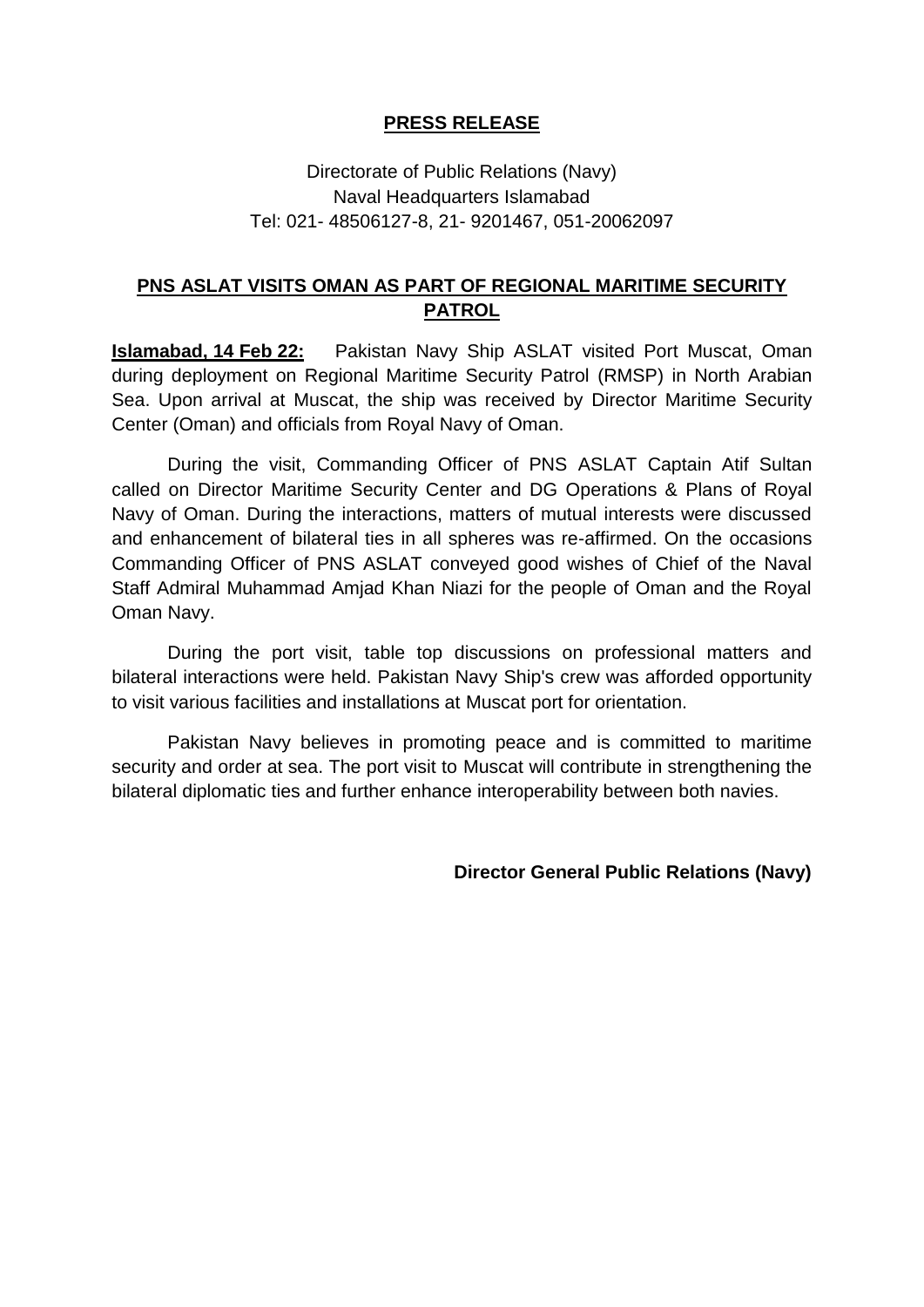

Commanding Officer PNS ASLATduring call-on with DG Ops & Plans of Royal Navy of Oman during PN Ship Visit to Muscat, Oman